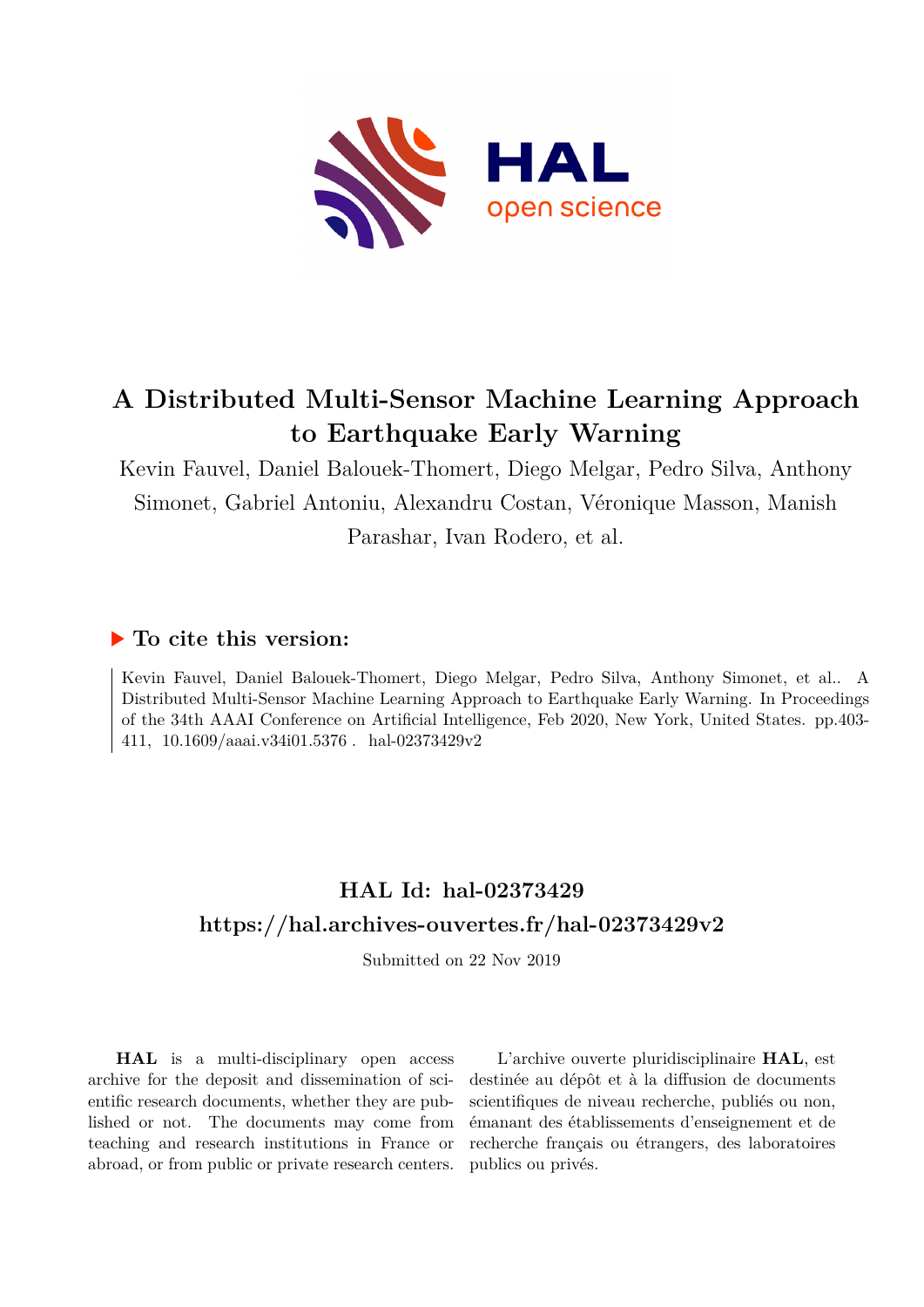# A Distributed Multi-Sensor Machine Learning Approach to Earthquake Early Warning

Kevin Fauvel,<sup>1</sup> Daniel Balouek-Thomert,<sup>2</sup> Diego Melgar,<sup>3</sup> Pedro Silva,<sup>1</sup> Anthony Simonet,<sup>2</sup> Gabriel Antoniu,<sup>1</sup> Alexandru Costan,<sup>1</sup> Véronique Masson,<sup>1</sup> Manish Parashar, $^2$  Ivan Rodero, $^2$  Alexandre Termier $^1$ 

<sup>1</sup>Univ Rennes, Inria, CNRS, IRISA, Rennes, France

<sup>2</sup>Rutgers Discovery Informatics Institute, Rutgers University, New Jersey, USA

<sup>3</sup>Department of Earth Sciences, University of Oregon, Oregon, USA

{kevin.fauvel, gabriel.antoniu}@inria.fr, {pedro.silva, alexandru.costan, veronique.masson, alexandre.termier}@irisa.fr, {daniel.balouek, anthony.simonet, parashar, irodero}@rutgers.edu, dmelgarm@uoregon.edu

#### Abstract

Our research aims to improve the accuracy of Earthquake Early Warning (EEW) systems by means of machine learning. EEW systems are designed to detect and characterize medium and large earthquakes before their damaging effects reach a certain location. Traditional EEW methods based on seismometers fail to accurately identify large earthquakes due to their sensitivity to the ground motion velocity. The recently introduced high-precision GPS stations, on the other hand, are ineffective to identify medium earthquakes due to its propensity to produce noisy data. In addition, GPS stations and seismometers may be deployed in large numbers across different locations and may produce a significant volume of data consequently, affecting the response time and the robustness of EEW systems.

In practice, EEW can be seen as a typical classification problem in the machine learning field: multi-sensor data are given in input, and earthquake severity is the classification result. In this paper, we introduce the Distributed Multi-Sensor Earthquake Early Warning (DMSEEW) system, a novel machine learning-based approach that combines data from both types of sensors (GPS stations and seismometers) to detect medium and large earthquakes. DMSEEW is based on a new stacking ensemble method which has been evaluated on a realworld dataset validated with geoscientists. The system builds on a geographically distributed infrastructure, ensuring an efficient computation in terms of response time and robustness to partial infrastructure failures. Our experiments show that DMSEEW is more accurate than the traditional seismometeronly approach and the combined-sensors (GPS and seismometers) approach that adopts the rule of relative strength.

### 1 Introduction

Earthquakes cause substantial loss of life and damage to the built environment across areas spanning hundreds of kilometers from their origins. These large ground motions often lead to hazards such as tsunamis, fires and landslides. To mitigate the disastrous effects, a number of Earthquake Early Warning (EEW) systems have been built around the world (Allen and Melgar 2019). These critical systems, operating 24/7, are expected to automatically detect and characterize earthquakes as they happen, and to deliver alerts before the ground motion actually reaches sensitive areas so that protective measures could be taken.

A recent review by (Allen and Melgar 2019) identified the detection of the whole spectrum of earthquakes with damaging potential and particularly large earthquakes as an outstanding problem in the field of EEW. An EEW system needs to be able to detect both medium ( $5 \leq$  magnitude  $<$  6, Richter scale) and large earthquakes (6  $\leq$  magnitude, Richter scale). Depending on the distance from the origin of the earthquake, both of these can cause serious damages. Seismometers, which have long been the bulwark of seismology to detect earthquakes, have a difficulty to detect and characterize large earthquakes (Melgar et al. 2013) due to a well-known saturation issue caused by their sensitivity to ground motion velocity. As a result, earthquakes over magnitude 7.5 tend to be underestimated. A promising solution to this issue (Melgar et al. 2015) emerged with novel high-precision Global Positioning System (GPS) sensors, with their millimeter to centimeter accuracy when measuring high ground motion velocity. However, GPS are unable to characterize medium earthquakes, as they are prone to containing significant signals from a variety of noise sources, mostly of atmospheric origin. Consequently, multisensor solutions (leveraging both GPS and seismometers) appear as a promising approach. As EEW can be assimilated as a classification problem, where the input is sensor data and the ouput is a class (normal activity/medium earthquake/large earthquake); recent machine learning approaches designed to combine large volumes of data from multiple data sources can be applied.

Integrating and processing high-frequency data streams from multiple sensors scattered over a large territory in a timely manner requires high-performance computing techniques and equipments. Thus, a machine learning earthquake detection solution has to be designed jointly with experts in distributed computing and cyberinfrastructure to enable real-time alerts. Because of the large number of sensors and their high sampling rate, a traditional centralized approach which transfers all data to a single point may be impractical. We therefore design a distributed machine learning-based approach.

In this paper, we use machine learning methods to address the most urgent challenges faced by EEW systems, i.e. integrating multiple data sources in real-time to cover the whole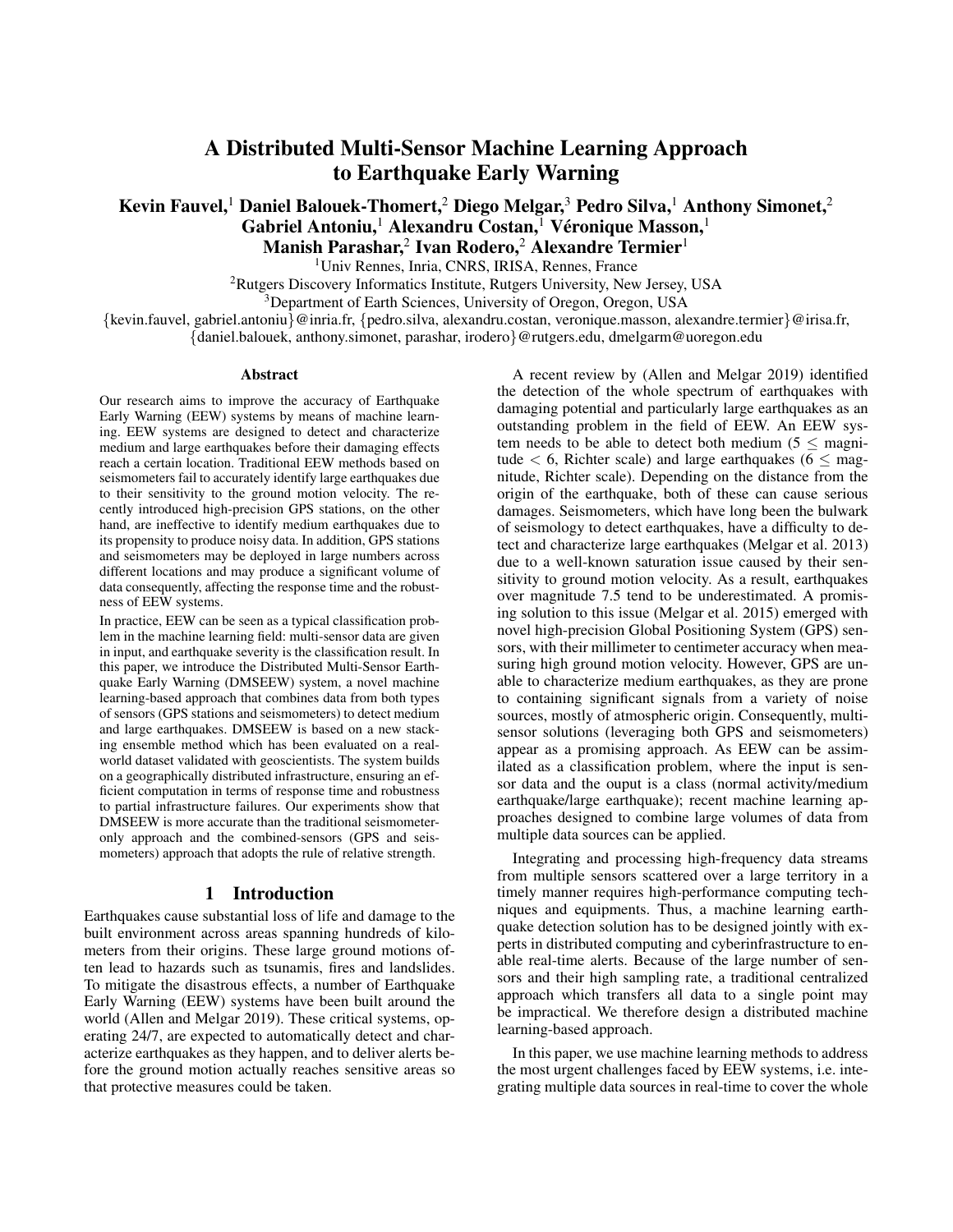spectrum of potentially damaging earthquakes (medium and large). Our solution relies on two complementary types of sensors (GPS stations and seismometers). We introduce a new machine learning technique specifically tailored to allow efficient computation on large-scale distributed cyberinfrastructures.

The contributions of this paper are the following:

- We propose a new EEW approach to characterize the whole spectrum of earthquakes with damaging potential (both medium and large) using a real-world dataset collected and validated with geoscientists combining two complementary data sources;
- We present DMSEEW (Distributed Multi-Sensor Earthquake Early Warning), a new stacking ensemble method jointly designed with cyberinfrastructure experts, which enables real-time earthquake detection and robustness to partial infrastructure failures;
- We show that DMSEEW is more accurate than both the seismometer-only baseline approach, the combined sensors (GPS and seismometers) baseline approach that adopts the rule of relative strength and detects all large earthquakes with a precision of 100%.

#### 2 Background and Related Work

Before discussing in detail our approach, it is necessary to introduce some key concepts and to understand how our strategy fits in the state-of-the-art literature on EEW systems.

#### 2.1 Earthquake Early Warning

An earthquake is the shaking of the surface of the Earth caused by seismic waves. Among these seismic waves, two types stand out: Primary waves (P-waves) and Secondary waves (S-waves). Both waves have the same origin - most commonly an abrupt movement of tectonic plates. However, P-waves travel through Earth's crust around 1.7 times faster than S-waves which propagate through Earth's interior. In addition, only S-waves are responsible for the severe damages. P-waves cause soft shaking due to their longitudinal shape (they move sideways), whereas S-waves are transverse waves (they move up and down). Therefore, an Earthquake Early Warning (EEW) system, which aims to provide an alert before the damaging effects reach sensitive areas, relies on the detection of the P-wave before the S-wave arrives. This gives communities, organizations and governments a time window of seconds to minutes to take protective actions.

Traditionally, inertial seismometers are used to detect primary waves. The inertial mass is designed to remain stationary following sudden movements while the frame and drum move with the ground to record waves. However, during large earthquakes, ground motion velocity causes the inertial mass to be displaced above the allowed span. This effect is called saturation. As a result, earthquakes over magnitude 7.5 (Richter scale) tend to be underestimated. On the other hand, GPS satellites are not affected by earthquakes, so a

GPS receiver station on Earth can be used to assess strong ground motion based on the station displacement. However, GPS is sensitive to a variety of noise sources, mostly of atmospheric origin, and is unable to characterize moderate earthquakes. Both sensors produce data in the form of 3D time series indicating the direction of a ground motion (eastwest, north-south and up-down) at a frequency of around 20Hz.

P-waves follow a propagation model (IASP91 (Kennet 1991)) which we use for labeling the time series (sequences of measurements) corresponding to an earthquake. Based on the distance below Earth's surface where each earthquake happened, we estimate the P-wave arrival time on each sensor (seismometers and GPS stations) according to its distance to the epicenter with the propagation model.

#### 2.2 Multivariate Time Series Classification

A time series is multivariate when a sequence of measurements from multiple variables are present. Multivariate Time Series (MTS) collected from GPS stations (3 dimensions: east-west, north-south and up-down) and seismometers (3 dimensions: east-west, north-south and up-down) are labeled in 3 classes according to the the potential damage of the ground motion: normal activity, medium earthquakes, large earthquakes. Therefore, earthquake detection can be formulated as a MTS classification problem.

MTS classifiers are composed of 3 categories: similaritybased, feature-based and deep learning methods.

Similarity-based methods make use of similarity measures (e.g. Euclidean distance) to compare two MTS. Dynamic Time Warping (DTW) has been shown to be the best similarity measure to use along k-Nearest Neighbors (k-NN) (Seto, Zhang, and Zhou 2015) and is called kNN-DTW. There are two versions of kNN-DTW for MTS: dependent (DTW<sub>D</sub>) and independent (DTW<sub>I</sub>). Neither dominates over the other (Shokoohi-Yekta et al. 2017). DTW<sub>I</sub> measures the cumulative distances of all dimensions independently measured under DTW. DTW $_D$  uses a similar calculation with single-dimensional time series; it considers the squared Euclidean cumulated distance over the multiple dimensions.

Feature-based methods include shapelets and bag-ofwords (BoW) models. Shapelets models use subsequences (shapelets) to transform the original time series into a lowerdimensional space that is easier to classify. gRSF (Karlsson, Papapetrou, and Boström 2016) and UFS (Wistuba, Grabocka, and Schmidt-Thieme 2015) are the current stateof-the-art shapelets models in MTS classification. They relax the major limiting factor of the time to find discriminative subsequences in multiple dimensions (shapelet discovery) by randomly selecting shapelets. gRSF creates decision trees over randomly extracted shapelets and shows better performance than UFS on average (14 MTS datasets) (Karlsson, Papapetrou, and Boström 2016). On the other hand, BoW models (LPS (Baydogan and Runger 2016), mv-ARF (Tuncel and Baydogan 2018), SMTS (Baydogan and Runger 2014) and WEASEL+MUSE (Schäfer and Leser 2017)) convert time series into a bag of discrete words, and use a histogram of words representation to perform the classification. WEASEL+MUSE shows the best results com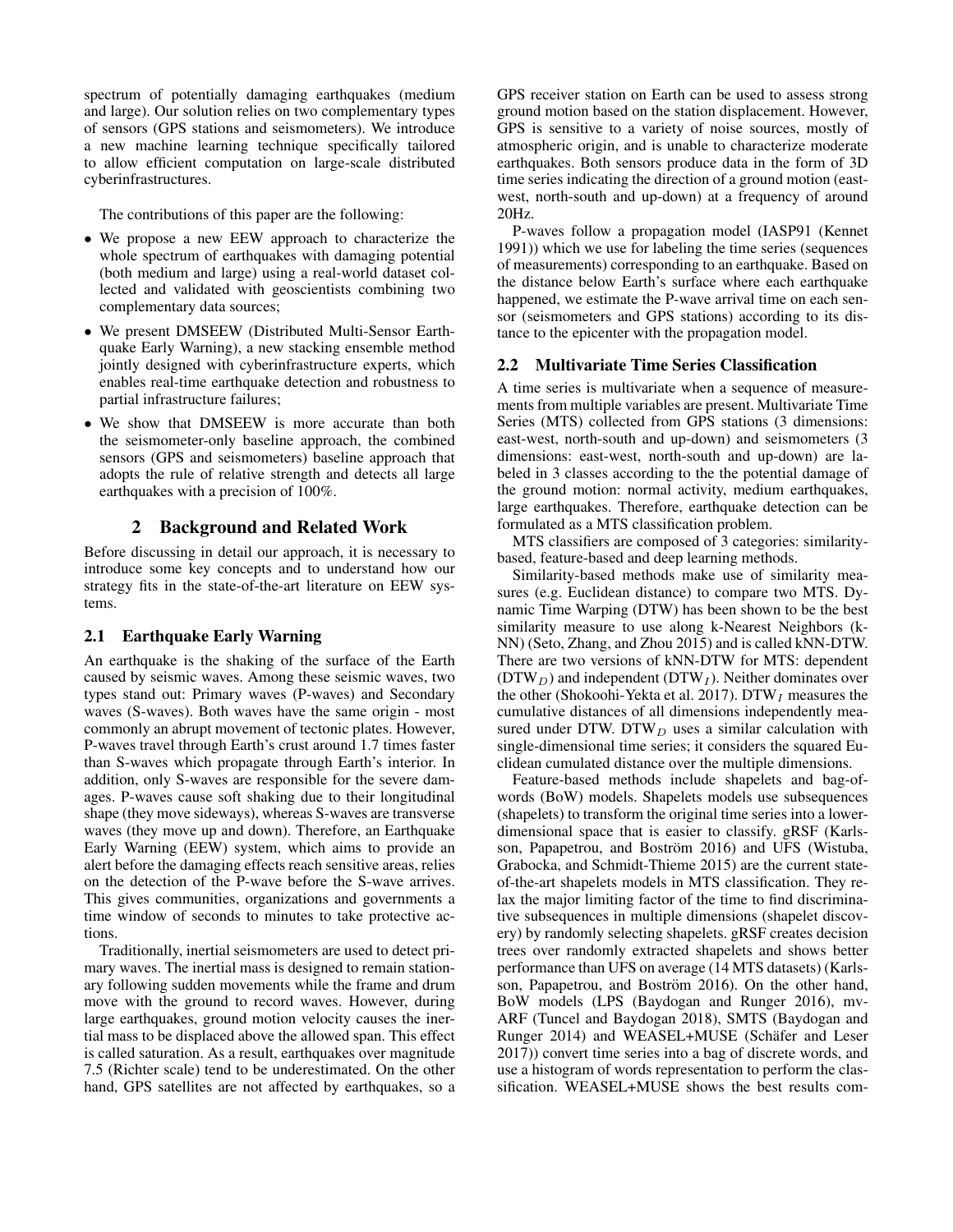pared to gRSF, LPS, mv-ARF and SMTS on average (20 MTS datasets) (Schäfer and Leser 2017). WEASEL+MUSE generates a BoW representation by applying various sliding windows with different sizes on each discretized dimension (Symbolic Fourier Approximation) to capture features (unigrams, bigrams, dimension identification).

Finally, deep learning methods use Long-Short Term Memory (LSTM) and/or Convolutional Neural Networks (CNN) to extract latent features. The current state-of-theart model (MLSTM-FCN) is proposed in (Fazle, Majumdar, and Harford 2018) and consists of a LSTM layer and a stacked CNN layer along with Squeeze-and-Excitation blocks to generate latent features. MLSTM-FCN is shown to be better than WEASEL+MUSE on large datasets on average (relative to the 20 MTS datasets tested).

Therefore, in this work we choose to experiment with the best-in-class for each category (similaritybased, feature-based and deep learning):  $DTW_D$ ,  $DTW_I$ , WEASEL+MUSE and MLSTM-FCN classifiers.

### 2.3 Targeting a Distributed Cyberinfrastructure

A cyberinfrastructure is the set of logical and physical computational systems onto which a scientific application is deployed. In the context of EEW, a cyberinfrastructure has to support the processing of large amounts of data produced by geographically distributed seismic sensors, such as GPS stations and seismometers, in real-time.

Current approaches to EEW in the literature make use of centralized data processing strategies: all sensors send their data, through a network, to a data center where processing will take place (Fischer et al. 2012). This strategy implicitly depends on cyberinfrastructures supporting almost insignificant network latency and very high bandwidth, often provided by costly fiber networks. Furthermore a lot of trust is placed in the reliability of the network and telemetry paths (Allen and Melgar 2019). In the case of large earthquakes, power failures and wiring disconnections can frequently lead to regional shutdowns, as happened after the magnitude-9 earthquake in Japan in 2011 (Hoshiba and Ozaki 2012).

In this work, we target a distributed cyberinfrastructure for executing the proposed EEW system, meaning that data processing tasks can be performed in different parts of the infrastructure and at different locations. In particular, we favor processing part of the data at the edge of the network, i.e. as close as possible to the sources of data, in order to reduce the amount of data transferred to the main data center (Yang et al. 2010).

#### 2.4 EEW Machine Learning Solutions

Machine learning in seismology is still a developing field. There are a couple of studies (Yoon et al. 2015; Li et al. 2018; Perol, Gharbi, and Denolle 2018) using machine learning methods for earthquake characterization based on P-wave detection (EEW). However, none of them used a combination of GPS and seismometers data so the whole spectrum of earthquakes with damaging potential is not appropriately covered. Additionally, none of them used a distributed approach.

The three studies (Yoon et al. 2015; Li et al. 2018; Perol, Gharbi, and Denolle 2018) adopted a binary classification approach (earthquakes vs. noise) with no distinction between medium and large earthquakes. Moreover, the detection is only based on seismometers data, so the saturation issue on large earthquakes is present. Two of these studies (Perol, Gharbi, and Denolle 2018; Yoon et al. 2015) limit their scope to medium earthquakes. Yoon et al. (2015) proposed a waveform similarity-based method optimized by locality-sensitive hashing search using seismometers data from California. It presented a precision of 88.1% and a recall of 87.5%. Li et al. (2018) developed a generative adversarial network with a random forest on seismometers data from Southern California and Japan. It obtained an accuracy of 99.2%. Perol, Gharbi, and Denolle (2018) trained a convolutional neural network using seismometers data from Oklahoma and showed a precision of 94.8% and a recall of 100%.

Lastly, these studies use a centralized data processing strategy and implicitly assume that data arrive almost instantly at the processing cluster. This assumption implies an insignificant latency and an overall network reliability which is unfeasible in real-life scenarios having high latency and/or low bandwidth networks.

Consequently, a distributed EEW machine learning-based solution that can be generalized to the whole spectrum of earthquakes with damaging potential is necessary.

# 3 A Distributed Machine Learning Approach to Earthquake Early Warning

In this section, we present the Distributed Multi-Sensor Earthquake Early Warning algorithm (DMSEEW), a new two-step stacking ensemble method for earthquake detection. A stacking ensemble is a method which takes the predictions of sub-models as inputs and then attempts to learn how to best combine the input predictions to make a better output prediction. DMSEEW takes sensor-level class predictions (normal activity, medium earthquake or large earthquake) based on the data gathered by each individual sensor (GPS stations and seismometers). It then aggregates those sensor-level class predictions using a bag-of-words representation in order to calculate a final prediction for the earthquake category.

The rest of this section explains the algorithm steps and introduces the cyberinfrastructure onto which DMSEEW would be deployed in a real-life scenario.

#### 3.1 Algorithm

Step 1 – Predicting the MTS Category at the Sensor-Level: We have two types of sensors - GPS stations and seismometers, and we train one MTS classifier per sensor type. The classifiers are trained using a dataset composed of time series of 3 dimensions (east-west, north-south and up-down) and fixed time length (60 seconds, defined in Section 4.1). We illustrate this first step of our approach in the upper part of Figure 1.

In order to predict the earthquake category at the individual sensor level, we employ the WEASEL+MUSE (Schäfer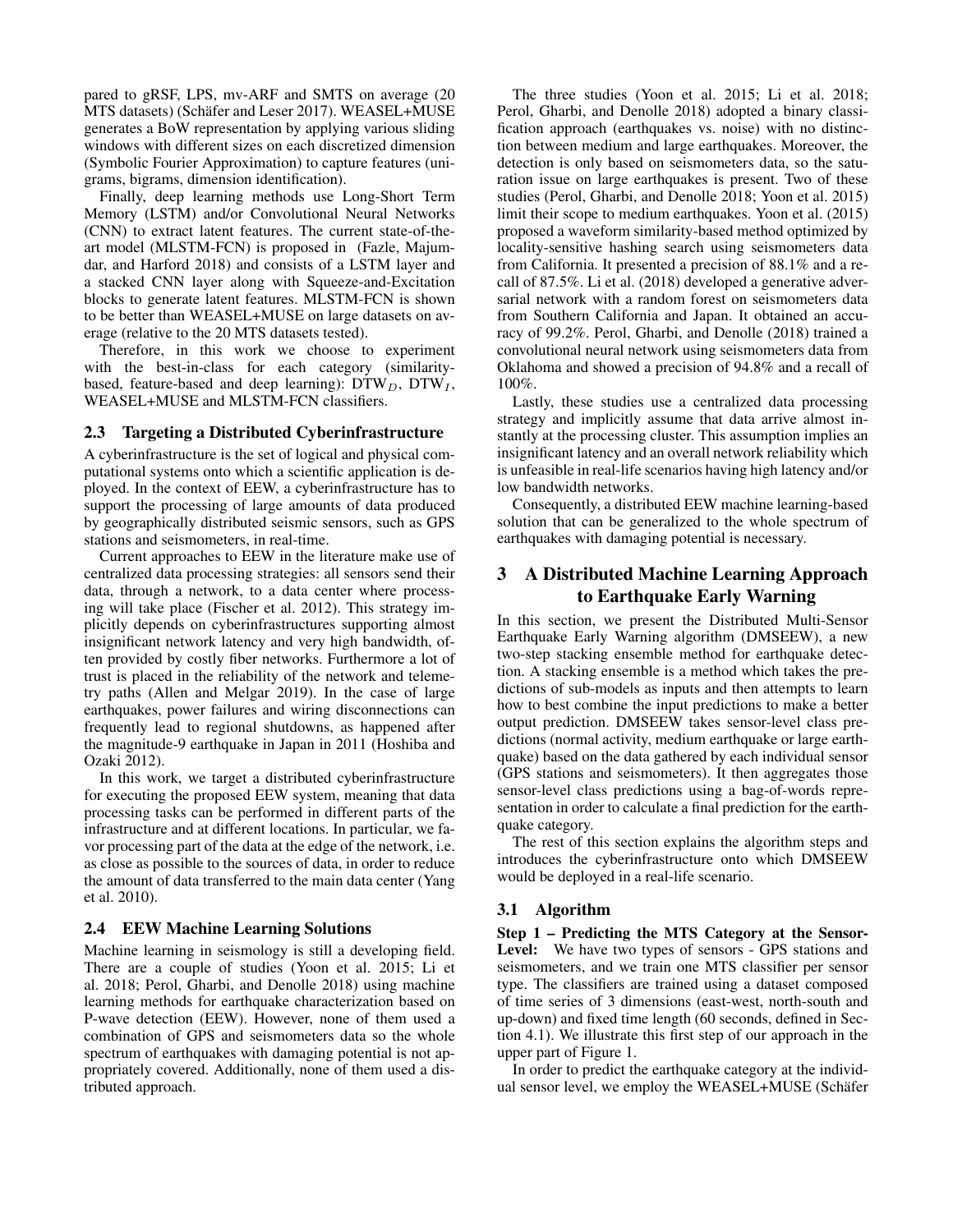

Figure 1: Distributed Multi-Sensor Earthquake Early Warning Algorithm (DMSEEW).

and Leser 2017) MTS classifier. WEASEL+MUSE creates a symbolic representation of the MTS (a Symbolic Fourier Approximation - SFA) on each dimension, then generates a set of features (multiple window lengths, unigrams, bigrams, dimension identification), and finally performs the classification based on a one-hot encoding representation of the MTS (bag-of-words, feature selection). WEASEL+MUSE fits our approach because  $(i)$  its symbolic representation filters out noise (related to GPS and seismometers sensors) from the dataset;  $(ii)$  it is phase invariant, i.e. features generated do not have to appear at the same time across different MTS belonging to the same class, which improves generalization;  $(iii)$  it keeps the interplay of dimensions since features generated by WEASEL+MUSE contain the identifier of the dimension, which allows the characterization of co-occurrence of events on different dimensions. As we further discuss in the Section 5, WEASEL+MUSE outperforms other MTS classifiers on both GPS and seismometers data.

Step 2 – Detecting Earthquakes by Combining Sensorlevel Predictions: We collect the class predictions from the different sensors (GPS stations and seismometers) and perform a bag-of-words representation. Each sensorpredicted class is considered to be a word and the relative frequency vector of the words from each earthquake is used to classify its category. This frequency vector is normalized by the number of instances (number of MTS per earthquake, i.e. number of sensors) to obtain the relative frequency vector. The last step consists of combining the bag-of-words of GPS stations and seismometers to characterize the whole spectrum of earthquakes with damaging potential. We illustrate this second step of our approach in the lower part of Figure 1. For example, 80% of seismometers and 100% of GPS stations for event 1 predict that the activity recorded is normal. Finally, we train a classifier on this bag-of-words representation to perform the combined class prediction. As

presented in Section 5, 1-nearest neighbor outperforms other classifiers.

#### 3.2 Cyberinfrastructure

We propose a distributed cyberinfrastructure composed of geographically distributed data sources. Its objective is to support the processing of high volumes of data produced by GPS stations or seismometers, meanwhile meeting the realtime requirements of EEW applications. Furthermore, in disaster situations, such as partial network shutdown, this type of architecture allows for the redirection of data produced at sensor-level (i.e. individual sensor predictions) to other processing data centers. Figure 2 provides an overview of the cyberinfrastructure.



Figure 2: High-level architecture and data workflow for the Earthquake Early Warning System.

In summary, the cyberinfrastructure has two main levels: the sensor-level and the central level. The sensor-level is composed of sensing devices (i.e. GPS stations and seismometers) with limited computing capabilities. The central level is composed of well-provisioned computing systems that can accommodate large computing demands (e.g. cloud datacenters). This type of architecture has been the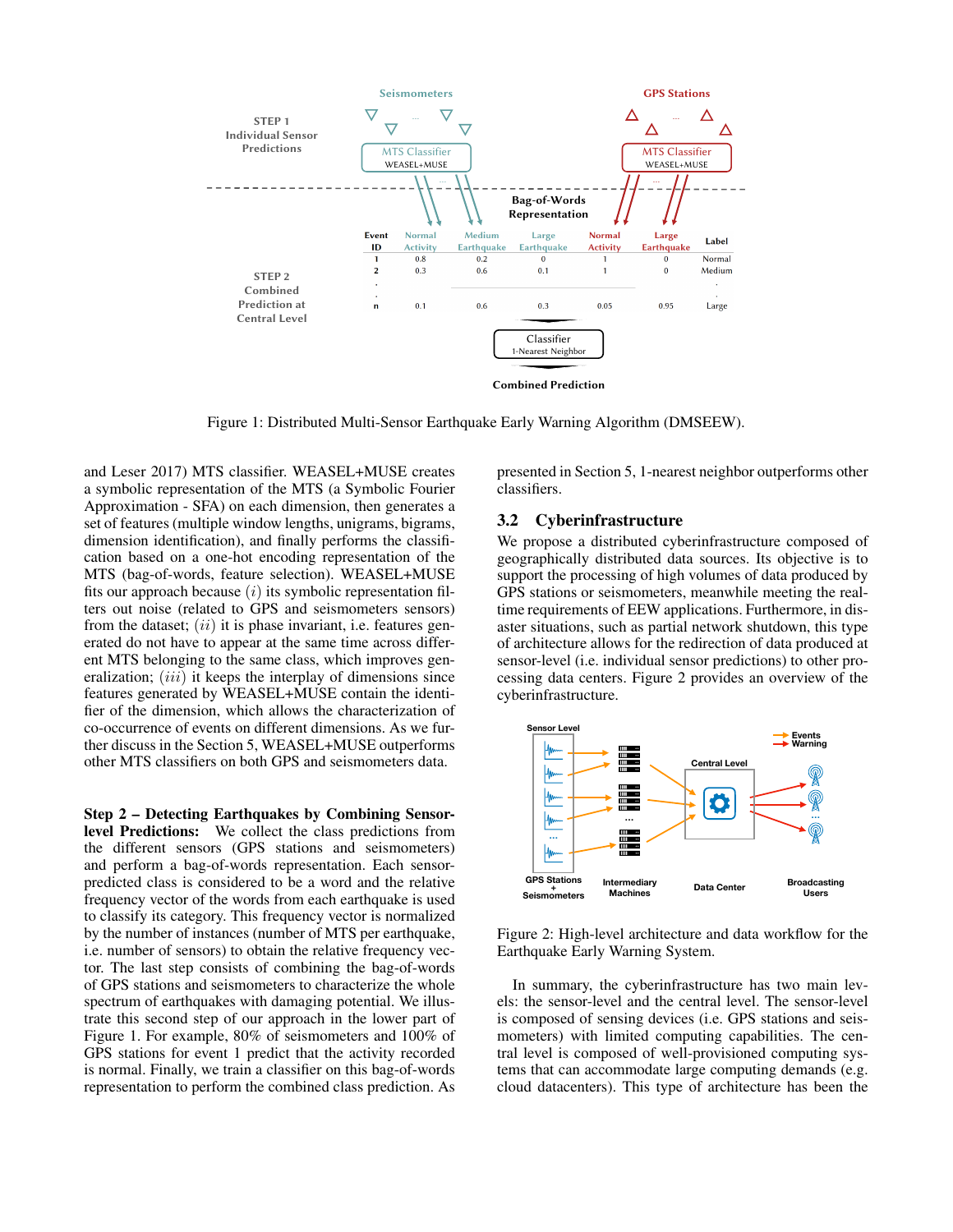subject of several contributions in the context of Edge computing (Shi et al. 2016; Satyanarayanan 2017), an emerging paradigm adapted for Internet of Things (IoT) scenarios. Due to space constraints, we leave an in-depth discussion of cyberinfrastructure in a future work. In this paper, we focus on the distributed algorithm in charge of analyzing the data produced by seismic sensors and on its interaction with those main levels of the infrastructure.

Distributed execution. The first step of the algorithm is performed on the sensor-level part of the infrastructure. There, a MTS classifier is ran on each individual sensor (GPS stations and seismometers) in order to generate sensorlevel class predictions based on data produced by each sensor. Then, the output of the MTS classifier from each sensor is transferred over the network to the central level part of the cyberinfrastructure. There, the second part of the algorithm is ran, i.e., a machine learning method combines all the class predictions from GPS stations and seismometers to form a final class prediction. It is important to highlight that, in comparison to the traditional centralized EEW cyberinfrastructures, this approach drastically reduces the amount of data over the network since most of data produced by a sensor is not related to an earthquake event and thus can be filtered out. Moreover, a sensor-level prediction is, in fact, an aggregation of data, hence, it also helps reduce on the amount of data sent to central to level data centers.

# 4 Experiments

In this section, we introduce the methodology and datasets used for evaluating our work, as well as our preprocessing routines and experimental setting. In addition, we render public our real-world dataset collected and validated with geoscientists and we make public reference to the code of our machine learning algorithms used.

#### 4.1 Dataset

We employ a real-world dataset<sup>1</sup> (Fauvel et al. 2019) composed of GPS and seismometers data on normal activity/medium earthquakes/large earthquakes collected and validated with geoscientists. There are two main difficulties to construct such a dataset:  $i)$  large earthquakes are rare and  $ii)$ GPS data is not continuously recorded. The dataset has been built around the most complete GPS/seismometers dataset of large earthquakes (29 earthquakes worldwide) which occurred between 2001 and 2018 (Ruhl et al. 2019) with the corresponding metadata (time, magnitude, and location). We adopted a differentiated approach between GPS and seismometers data to augment the dataset and present it in the following two paragraphs. MTS length is set to 60 seconds for both GPS and seismometers. This value reflects the relevant time window to distinguish primary waves from noise across geographical regions, as recognized by the geoscience community.

First, the two main seismometers data repositories worldwide are the American Incorporated Research Institutions

for Seismology (IRIS) and the Japanese National Research Institute for Earth science and Disaster Resilience (NIED). Earthquake origins are defined differently between the two repositories, preventing a direct comparison of P-wave arrival time on each seismometer. Therefore, in order to be able to adopt a homogeneous labeling method, we limited our study to the data available from IRIS (14 large earthquakes remaining over 29). Seismometers data corresponding to medium earthquakes are sampled from medium earthquakes occurring in the same region as large earthquakes (-  $179 \leq$  longitude  $\leq 25$ ,  $-62 \leq$  latitude  $\leq 73$ ). The number of medium earthquakes is calculated by the ratio of medium over large earthquakes during the past 10 years in the region. Then, we keep a ratio above 30% between the number of MTS corresponding to earthquakes (medium + large) and total (earthquakes + normal activity) number of MTS to prevent a class imbalance issue during the training phase. So, we collect two normal activity MTS for each medium earthquake MTS (9 and 7 minutes before each medium earthquake) to respect this ratio. IRIS data (normal activity, medium earthquakes) is collected with the international Federation of Digital Seismograph Networks (FDSN) client available in Python package ObsPy<sup>2</sup>. Based on geoscience expertise, the relevant region of seismometers is set to 1,000 kilometers around the earthquake epicenter.

Second, unlike seismometers data, GPS displacement data is not continuously recorded. Furthermore, GPS data outside of large earthquake periods can be considered as normal activity (noise). Hence, our approach based on GPS sensors characterizes only normal activity and large earthquakes. We collected GPS normal activity data from an archive of real-time GPS positions maintained by the University of Oregon<sup>3</sup> which stores a representative extract of GPS noise. Normal activity MTS are randomly sampled from the archive to match the number of seismometers events (255, normal activity and medium earthquakes) and to keep a ratio above 30% between the number of large earthquakes MTS and normal activity in order to avoid class imbalance issues.

The number of sensor records available varies between earthquakes according to the location and the magnitude of the earthquake. The full dataset composition is presented in Table 1.

Table 1: Dataset Composition

| # 60s MTS                 | <b>Seismometers (# Events)</b> | <b>GPS</b> (# Events) |
|---------------------------|--------------------------------|-----------------------|
| Normal Activity           | 7,718 (170)                    | 1,424 (255)           |
| <b>Medium Earthquakes</b> | 3,859(85)                      | None                  |
| Large Earthquakes         | 1,688(14)                      | 648 (14)              |
| Total                     | 13,265 (269)                   | 2,072 (269)           |

2 https://docs.obspy.org/packages/obspy.clients.fdsn.html 3 http://tunguska.uoregon.edu/rtgnss/data/cwu/mseed/

<sup>&</sup>lt;sup>1</sup>https://figshare.com/articles/Earthquake\_Early\_Warning Dataset/9758555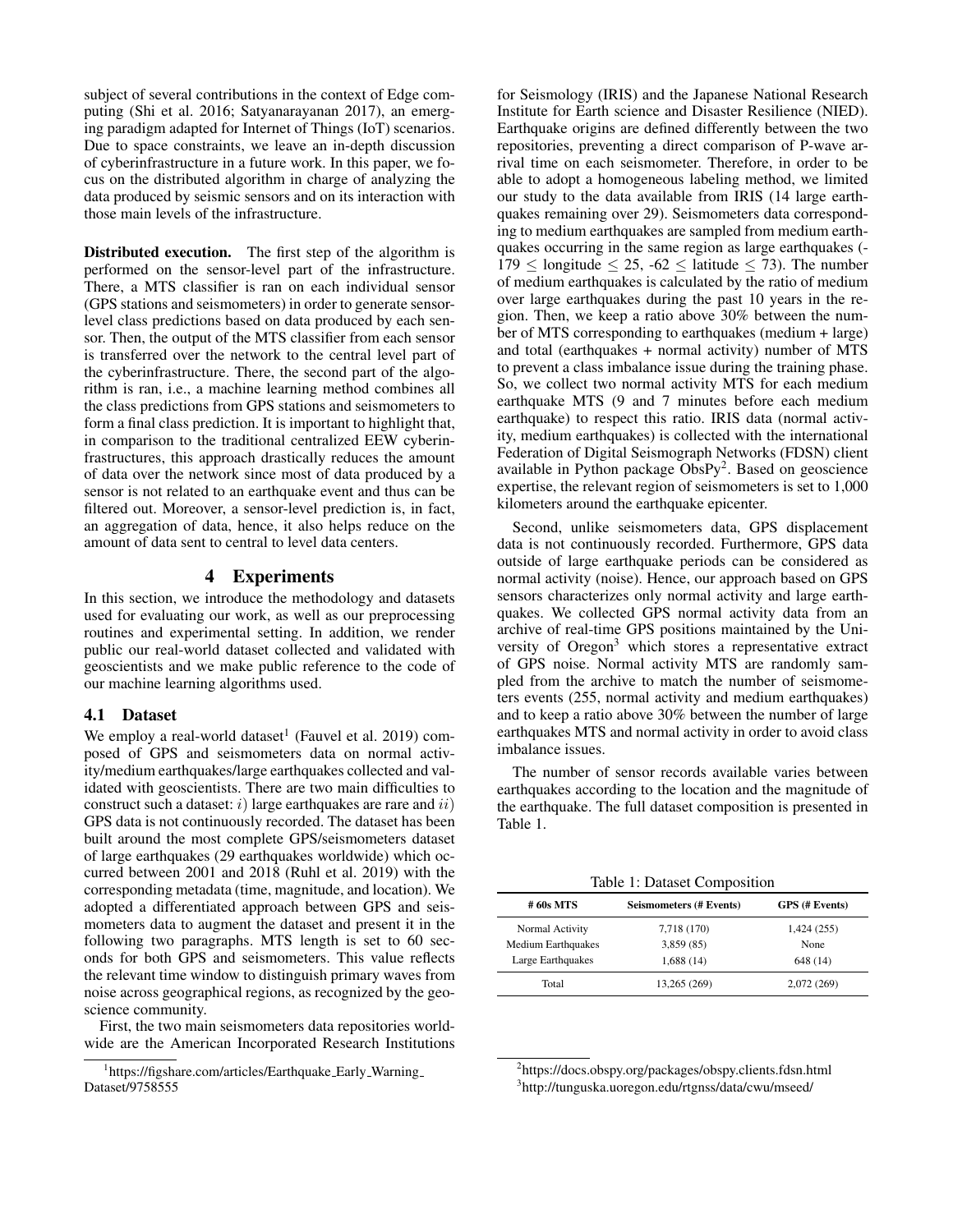# 4.2 Preprocessing

First, seismometers data are available as digital signal, which is specific for each sensor. Therefore, we converted each instrument digital signal to its physical signal (acceleration) to obtain comparable seismometers data. Second, we performed standardization (StandardScaler (Pedregosa et al. 2011)) of the GPS and seismometers data (fitted on train sets and applied on test sets) to harmonize the different scales. Standardization procedure allows us to keep outliers, which are fundamental in P-wave detection, as compared to the normalization procedure. Finally, we perform data aggregation by second (mean) which permits a common time scale between sensors (frequency between sensors can differ) without deteriorating the P-wave signal.

# 4.3 Experimental Setting

In this section, we present the algorithms evaluated and the methods used to assess them.

Algorithms We evaluate different algorithms at sensorlevel and central level according to the data type in order to define the two blocks of our machine learning solution (Figure 1).

At sensor-level, we have a multivariate time series classification task. Therefore, as presented in section 2.2 on MTS classification, we compare the following algorithms:

- DTW<sub>D</sub> and DTW<sub>I</sub>: we use the public implementation<sup>4</sup> based on the original paper (Shokoohi-Yekta et al. 2017);
- WEASEL+MUSE: we use the public implementation<sup>5</sup> with the recommended settings (SFA word lengths l in [2,4,6], windows length in [4:60], chi=2, bias=1, p=0.1,  $c=5$  and a solver equals to L2R LR DUAL) (Schäfer and Leser 2017);
- MLSTM-FCN, we test the public implementation $<sup>6</sup>$  based</sup> on the original paper (Fazle, Majumdar, and Harford 2018), using the recommended settings (128-256-128 filters, 250 training epochs, a dropout of 0.8 and a batch size of 128);

At central level, we have a classification task on a bagof-words representation (relative frequency vector) for each earthquake based on individual class predictions of GPS stations and seismometers. We compare the state-of-the art classifiers with the following implementations: K-Nearest Neighbors<sup>7</sup>; Elastic Net<sup>7</sup>; Support Vector Machine<sup>7</sup> with a radial basis function kernel due to the lower number of features than the number of samples in our dataset; Random Forest<sup>7</sup> and Extreme Gradient Boosting<sup>8</sup>.

Hyperparameters Optimization Firstly, at sensor-level, classifier hyperparameters setting is presented in previous section with the public implementations of the algorithms

4 https://github.com/DavideNardone/MTSS-Multivariate-

used. Next, hyperparameters of classifiers at central level are set by hyperopt, a sequential model-based optimization using a tree of Parzen estimators search algorithm (Bergstra, Yamins, and Cox 2013). Hyperopt chooses the next hyperparameters decision from the previous choices and a tree-based optimization algorithm. Tree of Parzen estimators meet or exceed grid search and random search performance for hyperparameters setting (Bergstra et al. 2011). We use the implementation available in the Python package hyperopt $9$ . Optimization is undertaken to maximize accuracy score considering our multiclass study.

Classification Performance Classifiers are trained (at sensor and central level) with a 3 class labeling (see section 4.1) on seismometers data and a 2 class labeling on GPS data. We performed a stratified k-fold cross-validation which kept the same proportion of earthquakes of different categories for each fold. K is set to 3 considering the number of large earthquakes (14 earthquakes). We present the dataset split in Table 2. Therefore, the results presented corresponds to the 3-fold performance on the test sets. Classifiers are trained to optimize the accuracy score.

Table 2: Cross-Validation Split

| # Events                  | Fold 1 | Fold 2      | Fold 3         | Total |  |
|---------------------------|--------|-------------|----------------|-------|--|
| <b>Seismometers</b>       | 90     | 90          | 89             | 269   |  |
| Normal Activity           | 56     | 57          | 57             | 170   |  |
| <b>Medium Earthquakes</b> | 29     | 28          | 28             | 85    |  |
| Large Earthquakes         | 5      | 5           | $\overline{4}$ | 14    |  |
| GPS                       | 90     | 90          | 89             | 269   |  |
| Normal Activity           | 85     | 85          | 85             | 255   |  |
| <b>Medium Earthquakes</b> | None.  | <b>None</b> | None           | None  |  |
| Large Earthquakes         | 5      | 5           | 4              | 14    |  |

# 5 Results and Discussions

This section first presents the results at sensor-level (DM-SEEW step 1). Then, we evaluate the performance of our combined approach (DMSEEW steps 1 and 2) compared to the traditional seismometers baseline approach and the combined sensors (GPS and seismometers) baseline approach that adopts the rule of relative strength.

# 5.1 Sensor-Level Predictions

We present the accuracy results of the different MTS classifiers on GPS stations (2,072 MTS, 2 classes) and seismometers (13,265 MTS, 3 classes) in Table 3.

Table 3: Accuracy Score on Test Sets of the MTS Classifiers Trained on GPS or Seismometers Data

| Accuracy $(\% )$ | $\bf{DTW}_D$ | $\mathbf{DTW}_{I}$ | MLSTM-<br><b>FCN</b> | <b>WEASEL</b><br>+ MUSE |
|------------------|--------------|--------------------|----------------------|-------------------------|
| Seismometers     | 35.3         | 35.5               | 54.6                 | 63.6                    |
| <b>GPS</b>       | 97.9         | 97.8               | 98.9                 | 99.5                    |

9 https://github.com/hyperopt/hyperopt

Time-Series-Software

<sup>5</sup> https://github.com/patrickzib/SFA

<sup>6</sup> https://github.com/titu1994/MLSTM-FCN

<sup>7</sup> https://scikit-learn.org/stable/

<sup>8</sup> https://xgboost.readthedocs.io/en/latest/python/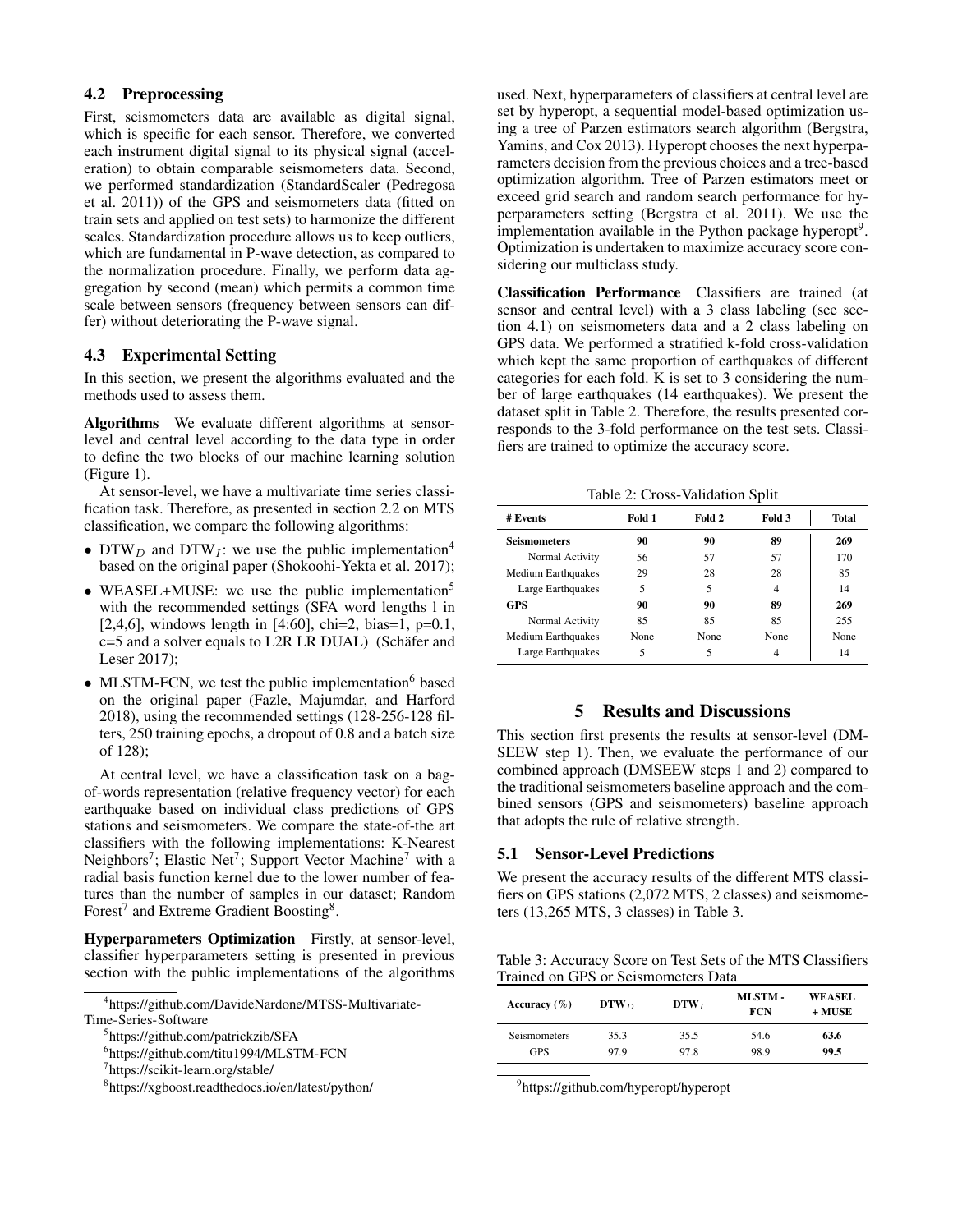

Figure 3: Precision-Recall Curves of DMSEEW.

We observe that WEASEL+MUSE outperforms MLSTM-FCN and similarity-based classifiers  $(DTW_D)$ and  $DTW_I$ ) on both GPS and seismometers data. The difference between WEASEL+MUSE and other classifiers is particularly important on seismometers data. We can infer that the noise reduction performed by the truncated Fourier Transform and discretization of WEASEL+MUSE led to a better exploitation of the P-wave information.

The detection results obtained from both GPS stations and seismometers data confirm the complementary performance of these sensors. GPS data distinguishes large earthquakes while the detection based on seismometers data performs poorly (F1 score on large earthquakes: GPS 99%, seismometers 28%). In the next section, we present the results of a combined prediction benefiting from the complementary performance of these sensors following the transfer of all sensor-level class predictions to a central computation facility.

# 5.2 Combined Predictions at Central Level

DMSEEW benefits from the complementary performances through the combination of sensor-level class predictions (GPS and seismometers) using a bag-of-words representation, followed by the training of a classifier on this representation. There is no state-of-the-art method covering the whole spectrum of earthquakes with damaging potential (medium and large). In order to evaluate the performance of DMSEEW, we define two baselines at central level.

The first is the traditional seismometer approach which relies on seismometers data only. We compute the performance of the traditional seismometer approach by calculating the arg max directly on the seismometers bag-of-words representation for each of the 269 events in our dataset. The second baseline corresponds to the combined sensors (GPS and seismometers) baseline approach that adopts the rule of relative strength in order to assess the value added by DMSEEW combining approach. It is defined based on the strengths of each sensor type: if the GPS bag-of-words representation indicates that the event is a large earthquake, a large earthquake is predicted. Else, we calculate the arg max

between normal activity and medium earthquake on the seismometers bag-of-words representation. Table 4 shows the performance of the two baselines and DMSEEW. The traditional seismometer approach is indicated as "Baseline Seismometer" and the combined rule-based approach as "Baseline Combined". The DMSEEW scores correspond to average results on test sets of the 1-Nearest Neighbors (1NN) trained on the combined bag-of-words representation (GPS and seismometers representations). 1NN outperforms other classifiers (Elastic Net, Support Vector Machine, Random Forest, Extreme Gradient Boosting) on the 3-fold crossvalidation.

Table 4: Performances on Test Sets of DMSEEW and the Two Baselines. Standard Errors are Presented in Parentheses

|                           | <b>Baseline</b> | <b>Baseline</b> | <b>DMSEEW</b> |  |
|---------------------------|-----------------|-----------------|---------------|--|
|                           | Seismometer     | Combined        |               |  |
| <b>Normal Activity</b>    |                 |                 |               |  |
| Precision $(\%)$          | 76.2(1.8)       | 76.6(1.5)       | 75.5 (1.8)    |  |
| Recall $(\%)$             | 94.1(3.2)       | 94.1(3.2)       | 94.1 (3.2)    |  |
| $F1(\%)$                  | 84.2 (0.6)      | 84.4 (0.7)      | 83.8 (0.9)    |  |
| <b>Medium Earthquakes</b> |                 |                 |               |  |
| Precision $(\%)$          | 65.9 (12.2)     | 70.7 (10.5)     | 76.7(9.7)     |  |
| Recall $(\%)$             | 34.1 (11.8)     | 34.1 (11.8)     | 38.8(7.3)     |  |
| $F1(\%)$                  | 45.0 (11.5)     | 46.0(12.0)      | 51.6(6.1)     |  |
| <b>Large Earthquakes</b>  |                 |                 |               |  |
| Precision $(\%)$          | 53.3 (17.9)     | 63.2(16.2)      | 100.0(0.0)    |  |
| Recall $(\%)$             | 57.1 (19.2)     | 85.7 (13.3)     | 100.0(0.0)    |  |
| $F1(\%)$                  | 55.2 (11.6)     | 72.7(6.1)       | 100.0(0.0)    |  |
| <b>Total</b>              |                 |                 |               |  |
| Accuracy $(\%)$           | 73.2(1.5)       | 74.7 (1.8)      | 76.9 (1.6)    |  |

Our dataset has a class imbalance (normal activity 63%/medium earthquakes 32%/large earthquakes 5%), but it does not affect the detection performance on the least represented class. DMSEEW detects all the large earthquakes (100.0% recall) without false alert (100.0% precision). The 1-NN of DMSEEW is always able to closely match an existing typical distribution of GPS predictions in case of large earthquakes, which allows the correct 1-NN classification.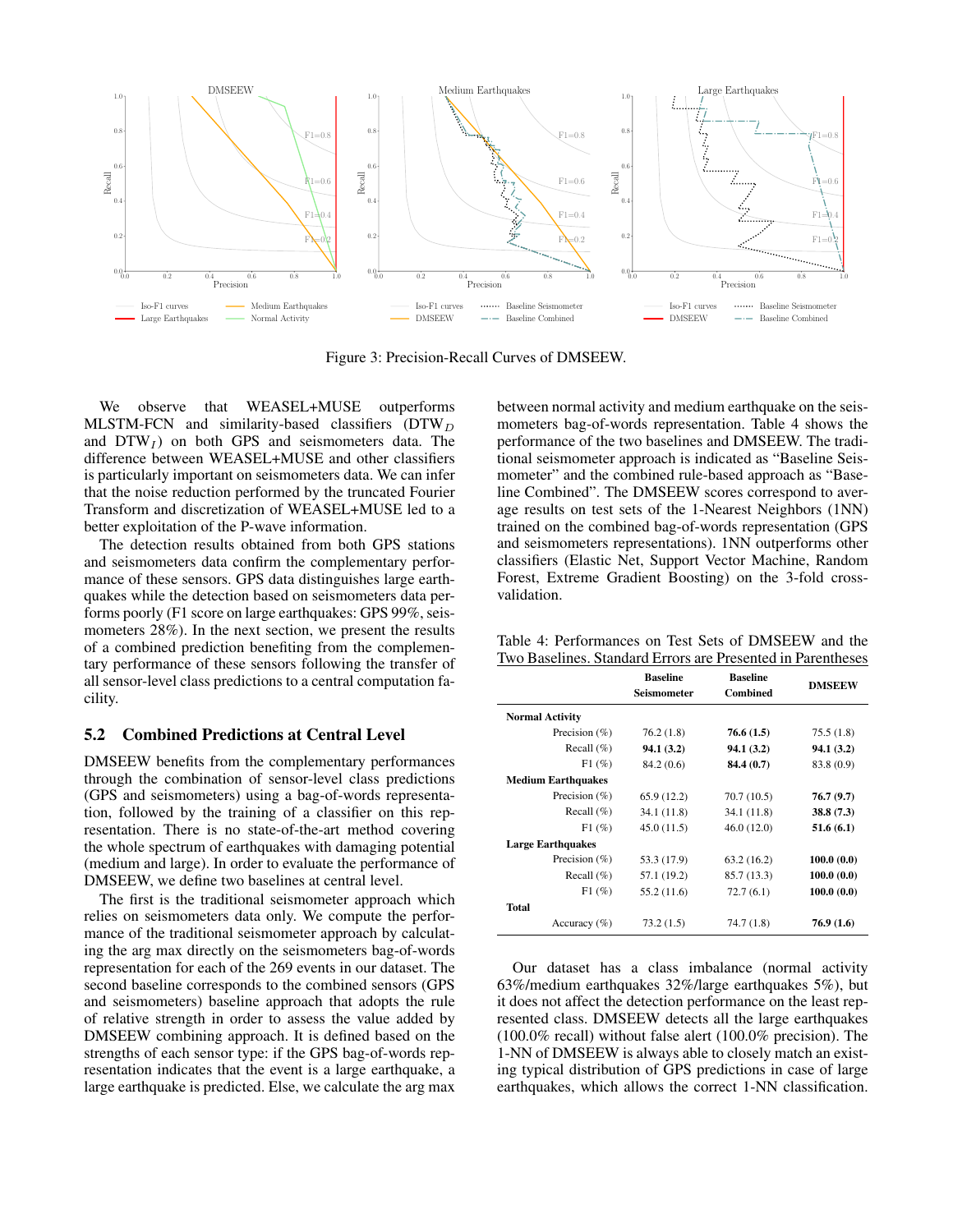It is critical for an EEW system to detect all the large earthquakes with a precision of 100%. The decisions subsequent to a large earthquake alert imply major mitigation measures for the population possibly impacted. We observe in Table 4 that DMSEEW outperforms both baselines (accuracy score: 76.9% versus 74.7% and 73.2%). Moreover, DMSEEW outperforms both baselines on medium and large earthquakes detection. Figure 3 shows the precision-recall curves of DM-SEEW versus both baseline on medium and large earthquakes (second and third plots). Firstly, DMSEEW obtains an average F1-score on test sets for medium earthquakes detection of 51.6% versus 45.0% for the baseline seismometer and 46.0% for the baseline combined. The higher F1-score of DMSEEW on medium earthquakes compared to both baselines is driven by higher performances on both precision and recall (precision: 76.7% versus 65.9% baseline seismometer versus 70.7% baseline rule-based, recall: 38.8% versus 34.1% baselines). Lastly, DMSEEW obtains an average F1-score on test sets for large earthquake detection of 100.0% versus 55.2% for the baseline seismometer and 72.7% for the baseline combined. The higher F1-score of DMSEEW on large earthquakes compared to both baselines is also driven by higher performances on both precision and recall (precision: 100.0% versus 53.3% baseline seismometer versus 63.2% baseline rule-based, recall: 100.0% versus 57.1% baseline seismometer versus 85.7% baseline rulebased). These performances confirm the interest of combining GPS stations and seismometers data to cover the whole spectrum of earthquakes with damaging potential (medium and large). In addition, it reveals the benefit of DMSEEW combined approach instead of the combined sensors (GPS and seismometers) baseline approach that adopts the rule of relative strength.

#### 6 Conclusion

The use of machine learning methods in seismology is still in an early phase. One area of development where it demonstrated promising results is earthquake early warning (EEW), i.e. the characterization of an earthquake before it reaches sensitive areas. Current state-of-the-art methods based on seismometers data only demonstrated an applicability limited to medium earthquakes. In contrast, GPSbased methods are only suitable for large earthquake detection.

We propose DMSEEW, a novel stacking ensemble approach for characterizing the whole spectrum of earthquakes with damaging potential by combining both GPS and seismometer data. Our evaluation on a real-world dataset collected with domain experts demonstrates that the proposed distributed stacking ensemble approach improves the detection of both medium and large earthquakes compared to traditional seismometer only approach and the combined sensors (GPS and seismometers) baseline approach that adopts the rule of relative strength (F1 score:  $+7\%$  and  $+6\%$ ) on medium earthquakes, +45% and +27% on large earthquakes). In addition, DMSEEW detects all large earthquakes with a precision of 100%.

While existing solutions rely on fully centralized processing of the sensor data, our approach assumes distributed data processing based on a geographically distributed cyberinfrastructure. This design significantly reduces the volume of data transmitted in the network, meets the real-time requirements while increasing reliability of the EEW system. With regards to future work, we plan to simulate different scenarios in an existing EEW execution platform to evaluate DM-SEEW response time and robustness. Then, we plan to work on the evaluation of DMSEEW on the other main seismic network through collaboration with the Japanese National research Institute for Earth science and Disaster resilience (NIED).

#### 7 Acknowledgments

This research is supported by the NSF under grants numbers OAC 1640834, OAC 1835661, OAC 1835692, OCE 1745246 and the French ANR OverFlow project (ANR-15- CE25-0003).

#### References

Allen, R. M., and Melgar, D. 2019. Earthquake Early Warning: Advances, Scientific Challenges, and Societal Needs. *Annual Review of Earth and Planetary Sciences* 47:361– 388.

Baydogan, M. G., and Runger, G. 2014. Learning a Symbolic Representation for Multivariate Time Series Classification. *Data Mining and Knowledge Discovery* 29:400–422.

Baydogan, M. G., and Runger, G. 2016. Time Series Representation and Similarity Based on Local Autopatterns. *Data Mining and Knowledge Discovery* 30:476–509.

Bergstra, J.; Bardenet, R.; Bengio, Y.; and Kégl, B. 2011. Algorithms for Hyper-Parameter Optimization. In *Proceedings of the 24th International Conference on Neural Information Processing Systems*.

Bergstra, J.; Yamins, D.; and Cox, D. 2013. Making a Science of Model Search: Hyperparameter Optimization in Hundreds of Dimensions for Vision Architectures. In *Proceedings of the 30th International Conference on Machine Learning*.

Fauvel, K.; Balouek-Thomert, D.; Melgar, D.; Silva, P.; Simonet, A.; Antoniu, G.; Costan, A.; Masson, V.; Parashar, M.; Rodero, I.; and Termier, A. 2019. Earthquake Early Warning Dataset. figshare.

Fazle, K.; Majumdar, S.and Darabi, H.; and Harford, S. 2018. Multivariate LSTM-FCNs for Time Series Classification. *Neural Networks* 116:237–245.

Fischer, J.; Redlich, J.; Zschau, J.; Milkereit, C.; and Picozzi, M. 2012. A Wireless Mesh Sensing Network for Early Warning. *Journal of Network and Computer Applications* 35:538–547.

Hoshiba, M., and Ozaki, T. 2012. Earthquake Early Warning and Tsunami Warning of JMA for the 2011 off the Pacific Coast of Tohoku Earthquake. *Journal of the Seismological Society of Japan* 64:155–168.

Karlsson, I.; Papapetrou, P.; and Boström, H. 2016. Generalized Random Shapelet Forests. *Data Mining and Knowledge Discovery* 30:1053–1085.